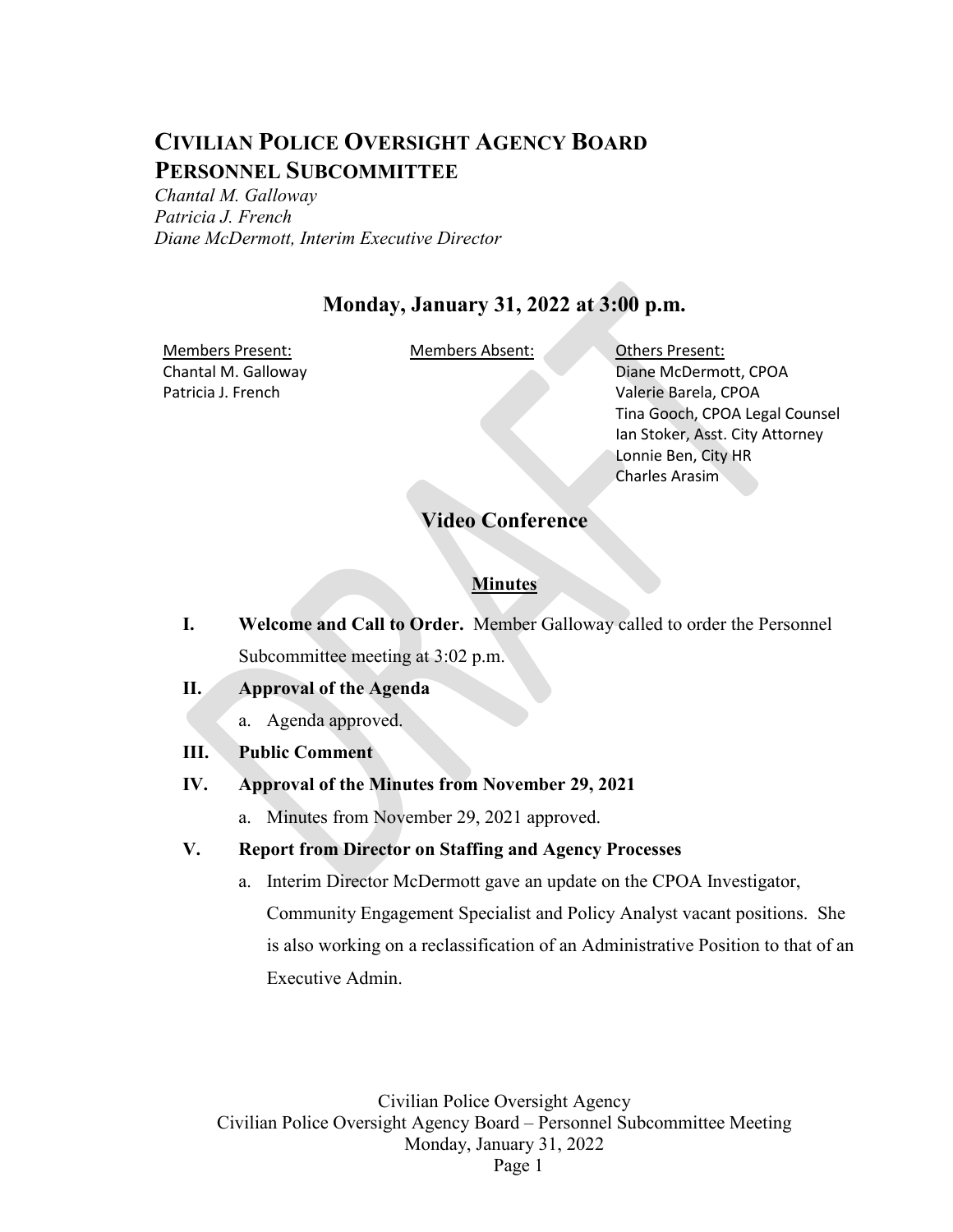### **VI. Discussion and Possible Recommendation:**

#### **a. Update – Current Status**

- i. Lonnie Ben provided an update on the Executive Director Position posting, the number of candidates that have applied for the position and current salary range.
- ii. The Personal Subcommittee discussed increasing the budget for the Executive Director Position.

#### **b. Recruitment**

- **1. Materials**
- **2. Sources (headhunters, job boards, etc.)**
	- a. The Personnel Subcommittee discussed recruitment options to increase the candidate pool for the Executive Director Position.
	- b. The Personnel Subcommittee recommends to move forward with the current applications and Ms. Ben will forward the applicants to Member Galloway.

## **c. Consideration of Supplemental Questions for CPOA Executive Director Applicants**

1. The Personnel Subcommittee modified the current supplemental questions for the CPOA Executive Director Applicants and recommends to the move supplemental questions to the next regularly scheduled for Board approval.

## **d. Consideration of Changes to Proposed Timeline and Process for CPOA Director Appointment**

1. The Personnel Subcommittee modified the current Proposed Timeline and Process for the CPOA Director Appointment and recommends to move the proposed timeline and process for the CPOA Director Appointment to the next regularly scheduled CPOA Board meeting for approval.

## **e. Consideration of Communications to Stakeholder Groups on CPOA Executive Director Appointment**

1. The Personnel Subcommittee discussed the draft Stakeholder letters and Member French will modify the letters.

Civilian Police Oversight Agency

Civilian Police Oversight Agency Board – Personnel Subcommittee Meeting Monday, January 31, 2022